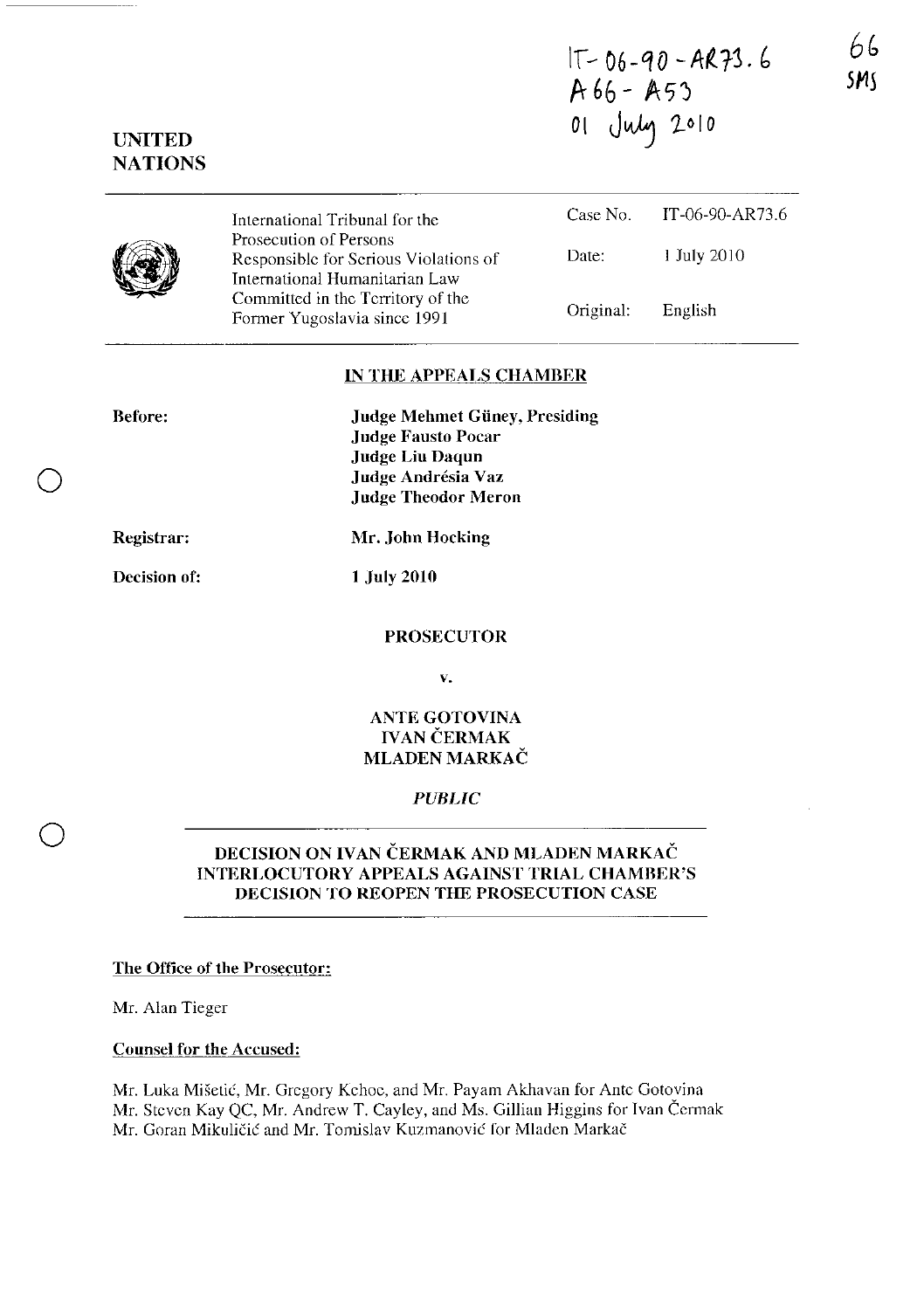I. The Appeals Chamber of the International Tribunal for the Prosecution of Persons Responsihle for Serious Violations of International Humanitarian Law Committed in the Territory of the Former Yugoslavia since 1991 ("Appeals Chamber" and "Tribunal", respectively) is seised of "Ivan Cennak's Interlocutory Appeal Against the Decision on Prosecution's Motion to Reopen its Case", filed confidentially by Counsel for Ivan Čermak ("Čermak") on 17 May 2010 ("Čermak") Appeal") and of "Defendant Mladen Markac's Appeal of the Trial Chamber's 21 April 2010 Decision on Prosecution's Motion to Re·Open its Case" filed confidentially by Counsel for Mladen Markač ("Markač") on the same date ("Markač Appeal", collectively "Appeals"). The Office of the Prosecutor ("Prosecution") submitted a confidential consolidated response on 27 May 2010.<sup>1</sup> Neither Cennak nor Markac filed a reply. On 14 June 2010 Markac notified the Appeals Chamber of the withdrawal of some of his arguments on appeal.'

## I. BACKGROUND

2. The trial proceedings in the case of *Prosecutor v. Anle Gotovina et al.* commenced on 11 March 2008.<sup>3</sup> Pursuant to the Amended Joinder Indictment, Ante Gotovina, Čermak and Markač (collectively "Accused") are charged with five counts of crimes against humanity and four counts of violations of the laws or customs of war.<sup>4</sup> Under counts six and seven, the Accused are charged with, *inter alia*, the alleged killings of five civilians in the hamlet of Grubori on 25 August 1995.<sup>5</sup>

3. The Prosecution closed its casc·in·chief on 5 March 2009 and the Defence cases concluded on 27 January 2010.<sup>6</sup> On 1 March 2010 the Prosecution requested to reopen its case in order to call two forensic technicians, Jozo Bilobrk ("Bilobrk") and Ivica Vrtičević ("Vrtičević"), to testify before the Trial Chamber in relation to Čermak's and Markač's criminal responsibility.<sup>7</sup> On 12 March 2010 the Prosecution filed further submissions modifying its initial request and stating that it no longer sought to call Vrtičević.<sup>8</sup> Instead, the Prosecution requested the Trial Chamber's authorisation to call Bilobrk and two Croatian police investigators - Antonio Gerovac ("Gerovac")

<sup>&</sup>lt;sup>1</sup> Prosecution's Response to Čermak's and Markač's Interlocutory Appeals Against the Decision to Reopen the Prosecution's Case, 27 May 2010 (confidential) ("Response").

<sup>&</sup>lt;sup>2</sup> Defendant Mladen Markač's Notice to the Appeals Chamber, 14 June 2010 (confidential) ("Notice").

<sup>&</sup>lt;sup>3</sup> Prosecutor v. Ante Gotovina et al., Case No. IT-06-90-T, Order Scheduling Start of Trial and Terminating Provisional Release, 6 February 2008; Procedural Matters, 11 March 2008, T. 414 el *seq.* 

*<sup>4</sup> Prosecutor* 1'. *Ante Gotovina et al.,* Case No. IT-06-90-T, Corrected Corrigendum to Prosecution's Notice of Filing of Amended Joinder Indictment, 12 March 2008, with attached Amended Joinder Indictment ("Amended Joinder Indictment").

<sup>5</sup> Amended Joinder Indictment, Schedule to Joinder Indictment "Killing Incidents", Incident No. 4.

<sup>&</sup>lt;sup>6</sup> Prosecutor v. Ante Gotovina et al., Case No. IT-06-90-T, Closing Order and Amended Scheduling Order, 23 March 2009, p. 2; Procedural Matters, 27 January 2010, T. 27113.

<sup>7</sup>*Proseclltor* 1'. *Ante Cotovina et al.,* Case No. IT-06-90-T, Prosecution's Motion to Reopen its Case, 1 March 2010 (confidential with confidential appendices) ("Motion to Reopen"), paras 17-20.

Prosecutor v. Ante Gotovina et al., Case No. 1T-06-90-T, Prosecution's Further Submission in Support of its Motion to Reopen its Case, 12 March 2010 (confidential with confidential appendices) ("Prosecution's Further Submission"), para. 2.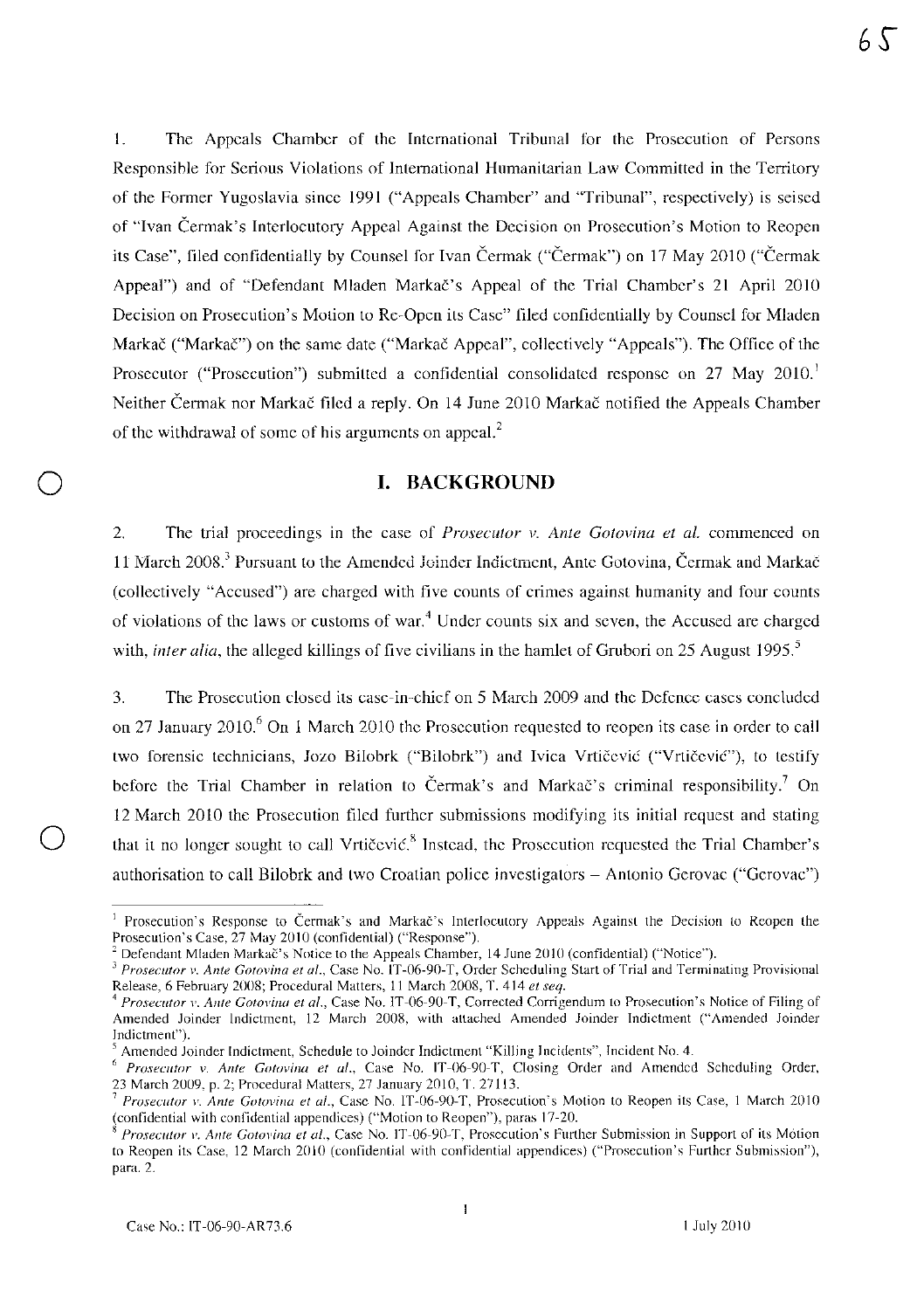and Željko Mikulić ("Mikulić").<sup>9</sup> The Prosecution explained that Bilobrk had provided new information to the Croatian police whereby Čermak, or someone in Čermak's presence, had suggested that guns be placed next to the bodies of the victims in Grubori, in order to crcate thc impression that the victims had mounted resistance.<sup>10</sup> Concerning the testimony of Gerovac and Mikulić, the Prosecution argued that the witnesses were expected to confirm that Bilobrk identified Cennak as the person who had suggested that weapons be placed next to the hodies of the victims in Grubori<sup>11</sup>

4. The Trial Chamber granted the Prosecution's request to reopen its case on 21 April  $2010^{12}$ and both Čermak and Markač were granted certification to appeal the Impugned Decision on 10 May 2010.<sup>13</sup> As none of the parties requested a stay of proceedings pending the resolution of the present appeal, the Trial Chamber scheduled the reopening of thc Prosecution case for 2 June  $2010^{14}$ 

## 11. STANDARD OF REVIEW

5. It is well established in the jurisprudence of the Tribunal that mallers related to the management of the trial proceedings fall within the discretion of the Trial Chamber.<sup>15</sup> The Trial Chamber's decision to allow the reopening of the Prosecution's case-in-chief is such a discretionary decision to which the Appeals Chamber must accord deference.<sup>16</sup> Such deference is based on the recognition by the Appeals Chamber of "the Trial Chamber's organic familiarity with the day-today conduct of the parties and practical demands of the case".<sup>17</sup> The Appeals Chamber examination is therefore limited to establishing whether the Trial Chamber has abused its discretion by

*<sup>9</sup>*Ibid., para. 2.

<sup>&</sup>lt;sup>10</sup> Motion to Reopen, para. 2; *Prosecutor v. Ante Gotovina et al.*, Case No. IT-06-90-T, Prosecution's Reply to Defendants Ivan Cermak and Mladen Markac's Consolidated Responses to the Prosecution's Motion to Reopen its Case and its Further Submission in Support of the Motion and Submission of New Statement of Jozo Bilobrk, 24 March 2010 (confidential with confidential appendix) ("Prosecution's Reply to Consolidated Responses"), para. 9; see also *Prosecutor v. Ante Cotovina et al.,* Case No. IT-06-90-T, Decision on Prosecution's Motion to Reopen its Case, 21 April 2010 (confidential) ("Impugned Decision"), para. I. The Trial Chamber lifted the confidential status of the Impugned Decision on 16 June 2010 (see *Prosecutor v. Ante Gotovina et al.*, Case No. IT-06-90-T, Order Lifting Confidentiality of the Decision on Prosecution's Motion to Reopen its Case, 16 June 2010 ("Order of 16 June 2010"».

<sup>&</sup>lt;sup>11</sup> Prosecution's Further Submission, para. 5.

 $12$  Impugned Decision, p. 9.

<sup>&</sup>lt;sup>13</sup> Prosecutor v. Ante Gotovina et al., Case No. IT-06-90-T, Decision on Čermak and Markač Defence Requests for Certification to Appeal the Trial Chamber Decision of 21 April 2010 to Reopen the Prosecution's Case, 10 May 2010 ("Decision on Certification").

<sup>&</sup>lt;sup>14</sup> Prosecutor v. Ante Gotovina et al., Case No. IT-06-90-T, Order Scheduling a Hearing, 14 May 2010 ("Scheduling Order"); see also Decision on Certification, para. 9.

<sup>&</sup>lt;sup>15</sup> Prosecutor v. Vujadin Popović et al., Case No. IT-05-88-AR73.5, Decision on Vujadin Popović's Interlocutory Appeal Against the Decision on the Prosecution's Motion to Reopen its Case-in-Chief, 24 September 2008 *("Popo)'ic*  Decision of 24 September 2008"), para. 3.

<sup>16</sup> *lhid.* 

<sup>&</sup>lt;sup>17</sup> Ibid., citing, *inter alia, Prosecutor v. Zdravko Tolimir et al.*, Case No. IT-04-80-AR73.1, Decision on Radivoje Miletic's Interlocutory Appeal Against the Trial Chamber's Decision on Joinder of Accused, 27 January 2006, para. 4.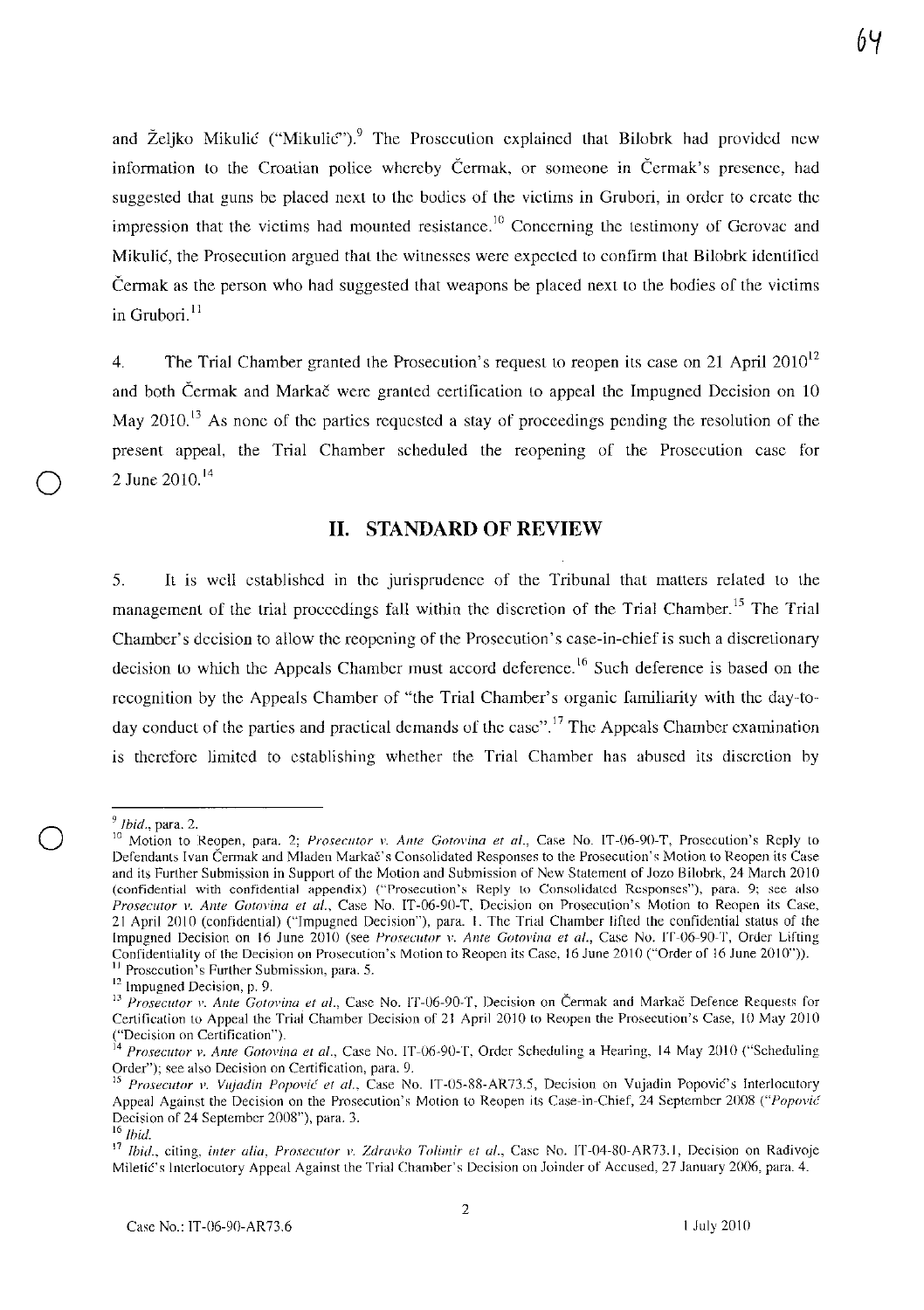committing a "discernible error".<sup>18</sup> The Appeals Chamber will only overturn a Trial Chamber's exercise of its discretion where it is found to he (I) based on an incorrcct interpretation of governing law; (2) based on a patently incorrect conclusion of fact; or (3) so unfair or unreasonable as to constitute an abuse of the Trial Chamber's discretion.<sup>19</sup> The Appeals Chamber will also considcr whether the Trial Chamber has given weight to extraneous or irrelevant considerations or has failed to give weight or sufficient weight to relevant considerations in reaching its decision.<sup>20</sup>

## III. DISCUSSION

#### A. Preliminary issue

6. The Appcals Chamber notes that on 16 June 2010 the Trial Chamber lifted the confidential status of the Impugned Decision.<sup>21</sup> Consequently, the identities of the prospective witnesses named herein have become part of the public rceord. In vicw of this fact and recalling that under Rules 78 and 107 of the Rules, all proceedings before the Appeals Chamber, including the Appeals Chamber's orders and decisions, shall be public unless there are exceptional reasons for keeping them confidential, $^{22}$  the Appeals Chamber renders the present decision publicly.

## B. Arguments of the parties

#### I. Cermak's appeal

7. Under his first ground of appeal, Cerrnak argues that the Trial Chamber committed an error of law by applying an "overly narrow standard" of "reasonable diligence" and in defining what constitutes "fresh evidence".<sup>23</sup> He submits that instead of establishing whether through the exercise of reasonable diligence the Prosecution could have discovercd and presentcd the "specific part" of witness Bilobrk's evidence during the Prosecution's case-in-chief, the Trial Chamber should have looked into the steps undertaken hy the Prosecution to "identify, locate and obtain" witness Bilobrk himself. $^{24}$ 

o

63

 $18$  *Popović* Decision of 24 September 2008, para. 3.

<sup>19</sup>*Ibid.,* citing *Prosecutor v. Jadrallko* Prlic *et al.,* Case No. IT-04-74-AR73.7, Decision on Defendants Appeal Against "Decision partant attribution du temps a la Defense pour la presentation des moyens a decharge", 1 July 2008, para, IS.

<sup>&</sup>lt;sup>20</sup> Popovic<sup>t</sup> Decision of 24 September 2008, para. 3.

 $21$  Order of 16 June 2010, p. 2.

<sup>&</sup>lt;sup>22</sup> Prosecutor v. Nikola Šainović et al., Case No. JT-05-87-A, Decision on Vladimir Lazarević's Motion to Present Additional Evidence and on Prosecution's Motion for Order Requiring Translations of Excerpts of Annex E of Lazarević's Rule 115 Motion, 26 January 2010, para. 14, referring to, *inter alia, Prosecutor v. Dragomir Milošević*, Case No. IT -98-29/J -A, Decision on Dragomir MiloseviC's Third Motion to Present Additional Evidence, 8 September 2009, para. 15.

 $23$  Čermak Appeal, paras 9(a), 10, 12, 17.

<sup>&</sup>lt;sup>24</sup> Ibid., para. 11, referring to Impugned Decision, para. 11; *Prosecutor v. Zejnil Delalić, et al.*, Case No. IT-96-21-A, Judgement, 20 February 2001 ("Čelebići Appeal Judgement"), para. 283.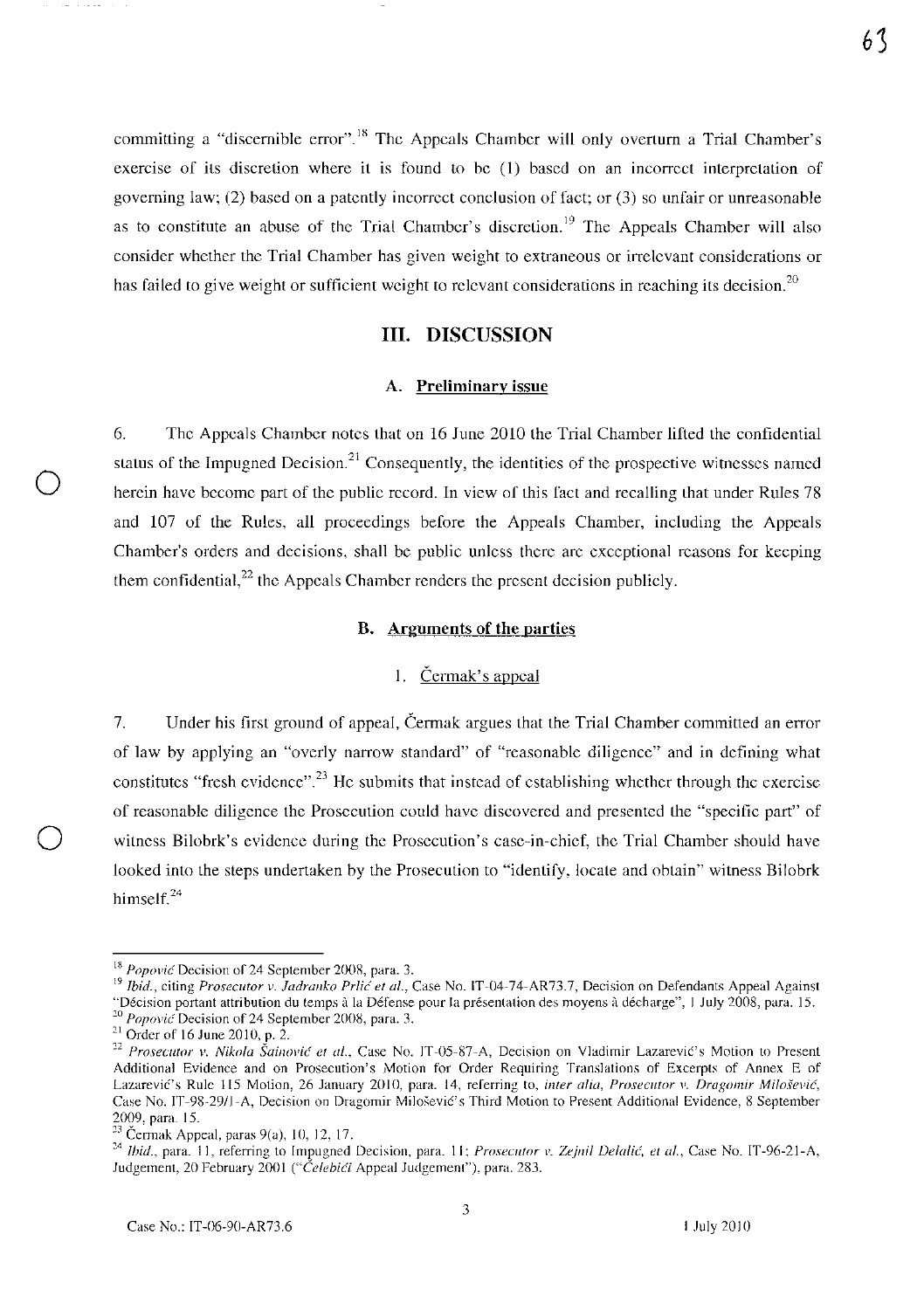8. Under his second ground of appeal, Čermak argues that the Impugned Decision is based on patently incorrect conclusions of fact as the Trial Chamber attributed no weight or insufficient weight to evidence showing that, had the Prosccution exercised reasonable diligence, it could have identified and presented the testimony of witness Bilobrk during the presentation of its case-inchief.<sup>25</sup> Čermak adds that the Trial Chamber failed to give explicit consideration to his argument that the length of the Prosecution's investigation, together with the evidence showing that Bilobrk was an eye-witness to the immediate aftermath of the events in Grubori, made it implausible that

the Prosecution had exercised reasonable diligence in identifying the proposed evidence.<sup>26</sup> 9. In particular, Cermak argues that the Prosecution could have "identified and presented" witness Bilobrk during the presentation of its case-in-chief because: (i) the Prosecution's case theory was that sanitation teams were used as a means to conceal crimes and the Prosecution knew that such teams comprised forensic technicians; (ii) the Prosecution was aware that Vrtičević and Bilobrk were forensic technicians sent to assist the Zadar Knin Police Administration and were present in Knin immediately prior to the events in Grubori; and (iii) the Prosecution knew that a senior forensic officer was not aware why investigations had not been carried out, or whether instructions had been issued to sanitation teams not to investigate crimes.<sup>27</sup> In Čermak's view, this last fact would have prompted a reasonably diligent Prosecution to ask members of a sanitation team, among them forensic technicians like Bilobrk, whether such instructions had ever been given to them.<sup>28</sup> Čermak adds that the above mentioned facts were known to the Prosecution prior to the

commencement of its case-in-chief.<sup>29</sup> He further claims that the Prosecution's assertion that "it is not necessary to interview persons present at a crime scene" was disregarded by the Trial Chamber.<sup>30</sup>

10. Cermak further argues that the Trial Chamber erred in finding that the Prosecution could not have identified and presented witnesses Gerovac and Mikulic.<sup>31</sup> In Čermak's view, the relevance and admissibility of the evidence of the two witnesses depends on a proper finding that Bilobrk's evidence could not have been identified and presented through the exercise of reasonable diligence.<sup>32</sup>

o

62

<sup>&</sup>lt;sup>25</sup> Čermak Appeal, paras 9(b), 13, 15-16, 19, referring to Impugned Decision, para. 11.

<sup>&</sup>lt;sup>26</sup> Čermak Appeal, para. 17.

<sup>27</sup>*Ihid.,* para. 18.

*<sup>28</sup> ihid.* 

*<sup>29</sup> Ibid.* 

*<sup>30</sup> Ihid.,* para. 20.

<sup>31</sup>*Ibid.,* para. 21, referring to Impugned Decision, para. 11.

<sup>&</sup>lt;sup>32</sup> Čermak Appeal, para. 22.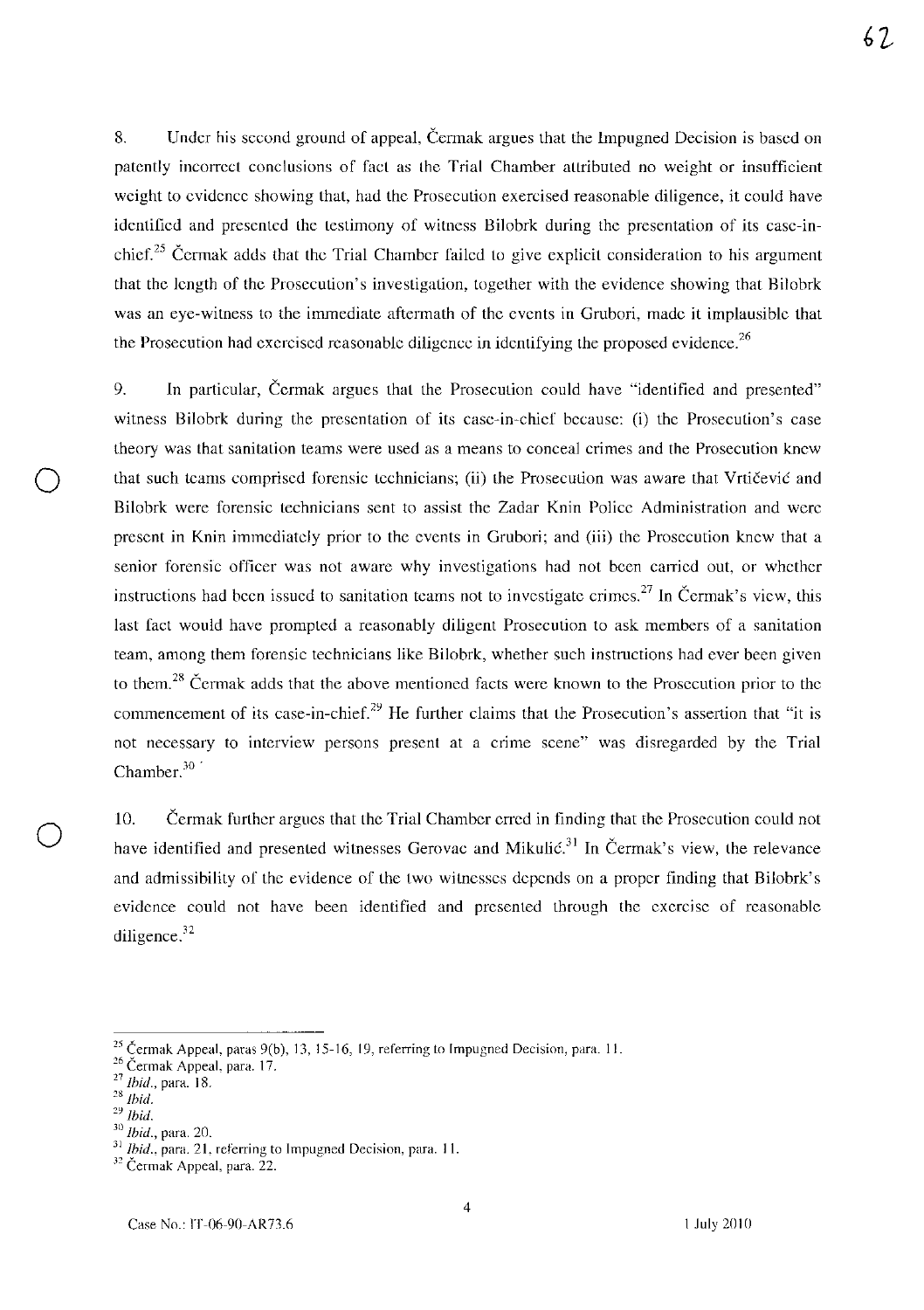11. Under his third ground of appeal, Cermak alleges that in light of the scarce explanation provided by the Prosecution in its Motion to Reopen as to its investigative efforts in relation to the events in Grnbori, the Trial Chamber erred in finding that the Prosecution had successfully discharged its burden of showing that it had exercised reasonable diligence.<sup>33</sup> In this respect, Cermak submits that the Prosecution should not have been allowed to cure the defects of its Motion to Reopen by factual arguments appearing for the first time in its reply.<sup>34</sup>

12. In the alternative, Cermak argues that the Trial Chamber erred in law by failing to provide a properly reasoned opinion.<sup>35</sup> In this regard, he contends that the Trial Chamber failed to address the particular circumstances of the case and to consider the issues raised in Cermak's Consolidated Response.<sup>36</sup>

13. In response, the Prosecution submits that the Trial Chamber correctly articulated the legal standard relevant to the reopening of a party's case<sup>37</sup> and properly focused on the discovery of the fresh evidence, rather than on the availability of the source thereof.<sup>38</sup>

14. The Prosecution further contends that it had conducted an "extensive investigation" into the Grubori incident, and that even if it had identified witness Bilobrk as a potential witness, "there [was] no reason to expect" that he would have revealed the fresh evidence.<sup>39</sup> In this respect, the Prosecution points out that although he was interviewed twice by the Croatian authorities, witness Bilobrk revealed the fresh evidence only when investigators Gerovae and Mikulic asked him specific questions, following information that they had received about a high-level official who allegedly suggested that weapons be placed next to the bodies of the victims in Grubori.<sup>40</sup> The Prosecution thus asserts that prior to receiving that information and the revelation of the fresh evidence during his third interview with the Croatian authorities, Bilobrk was not a "promising lead", as his evidence concerning the sanitation process was expected to be redundant in light of the fact that the sanitation process "had already been fully investigated".<sup>41</sup> The Prosecution argues that

o

E (confidential). paras 4-9.

b(

*<sup>33</sup> Ihid.,* paras 9(c), 23-24.

*<sup>34</sup> Ibid.,* paras 25-26.

<sup>&</sup>lt;sup>35</sup> Ibid., paras 9(c), 27, referring to Impugned Decision, para. 11.

<sup>&</sup>lt;sup>36</sup> Čermak Appeal, para. 28.

<sup>37</sup> Response, para. S.

<sup>&</sup>lt;sup>38</sup> *Ibid.*, para. 6, referring to *Popović* Decision of 24 September 2008, para. 11.

<sup>39</sup> Response, paras 2, 7.

*<sup>40</sup>*Ibid., para. 7, referring to Prosecution's Further Submission, Appendix D (confidential), paras 3, 6, 7, and Appendix

<sup>&</sup>lt;sup>41</sup> Response, para. 9.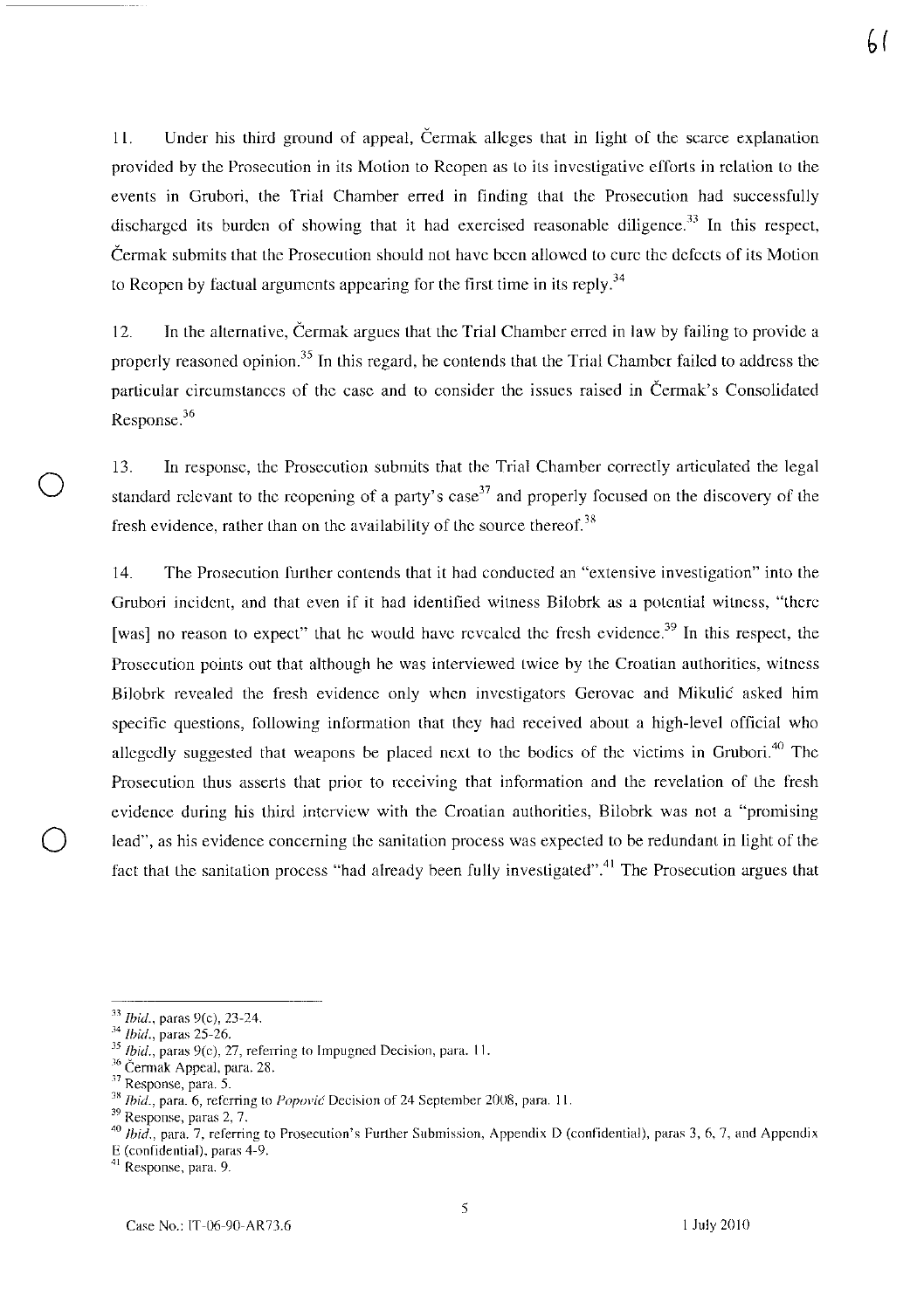*60* 

"[r]easonable diligence does not require a perfect investigation that follows every possible lead and interviews every possible witness". $42$ 

15. The Prosecution further submits that Cermak fails to show that the Trial Chamber committed a discernible error in its evaluation of the facts.<sup>43</sup> The facts concerning the sanitation teams and Bilobrk's presence in Knin were not, in the Prosecution's view, promising leads in the investigation.<sup>44</sup> Similarly, the Prosecution argues, the evidence of Gerovae and Mikulic relates to their interviews with Bilobrk in late 2009 and therefore could not have been discovered in the course of the presentation of the Prosecution's case-in-chief.<sup>45</sup>

16. Finally, the Prosecution submits that the Trial Chamber correctly assessed the Prosecution's investigative efforts and properly based its findings on the totality of the parties' submissions.<sup>46</sup> According to the Prosecution, the Trial Chamber also provided sufficient reasoning in support of its conclusions.<sup>47</sup>

### 2. Markač's Appeal

17. Markac submits that in view of Article 21(4) of the Statute of the Tribunal ("Statute"), the reopening of a party's case must be allowed only in exceptional circumstances.<sup>48</sup> Under his first ground of appeal, he argues that the Trial Chamber erred in law and in fact in tinding that the Prosecution exercised reasonable diligence in identifying the fresh evidence.<sup>49</sup> Markač contends that since the Prosecution had been investigating the events in Grubori prior to 21 May 2001, the exercise of reasonable diligence would have prompted the Prosecution to interview Bilobrk before the commencement of the trial.<sup>50</sup> Like Čermak, Markač argues that the Prosecution's case theory, together with the evidence collected in the course of the investigation, should have prompted the Prosecution to pose the relevant questions to Bilobrk earlier. This, in Markač's view, is an indication of the Prosecution's failure to exercise reasonable diligence.<sup>51</sup> Consequently, Markač

o

<sup>&</sup>lt;sup>42</sup> Ibid., para. 10, referring to *Prosecutor v. Vujadin Popović et al.*, Case No. IT-05-88-T, Decision on Motion to Reopen the Prosecution Case, 9 May 2008, para. 31.

<sup>&</sup>lt;sup>43</sup> Response, para. 12.

<sup>44</sup>*Ihid.,* para. 13.

*<sup>45</sup> Ihid.,* para. 14.

<sup>46</sup>*Ibid.,* para. *15.* 

<sup>47</sup>*Ibid.,* para. 16.

<sup>&</sup>lt;sup>48</sup> Markač Appeal, paras 6-10, and the references cited therein. Markač further provides extensive references to domestic and international jurisprudence that, in his view, sets the standard of "fresh evidence", "reasonable diligence", the burden of proof that must be satisried by a party requesting the reopening of its case, and the factors that a Trial Chamber must take into consideration when adjudicating on the matter *(lhid.,* paras 11-20, and the references cited therein).

*<sup>49</sup> lhid.,* para. 21 (i).

*<sup>50</sup> Ibid.,* para. 23.

<sup>51</sup>*Ibid.,* paras 25-27, and the references cited therein.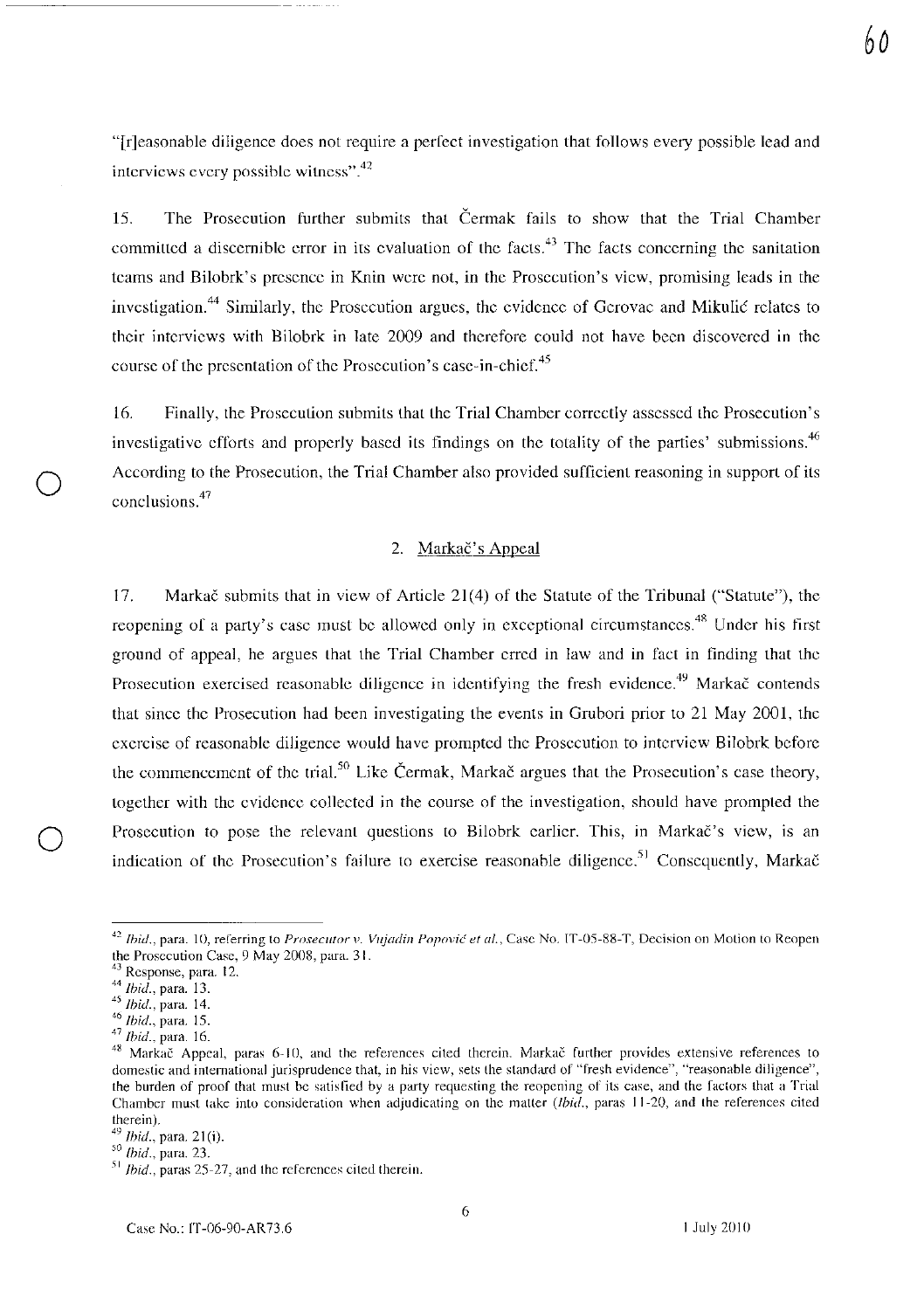submits that the proposed evidence cannot be considered "fresh evidence" for the purposes of reopening the Prosecution's case-in-chief. $52$ 

18. Under his second ground of appeal, Markac argues that in setting 2 June 2010 for the reopening of the Prosecution's case-in-chief the Scheduling Order violated his right to have adequate time for the preparation of his defence.<sup>53</sup> He asserts that recalling witnesses and reopening the Defence case "can never completely cure the resulting harm to the Accused's right to make full answer and defence".<sup>54</sup> He further suggests that the official notes authored by Gerovac and Mikulic lack probative value,<sup>55</sup> and adds that if the Impugned Decision is upheld, he will seek to reopen his case by calling at least nine witnesses.<sup>56</sup> This in his view would further delay the proceedings, infringing upon his right to be tried without undue delay.<sup>57</sup> In his Notice, however, Markac informed the Appeals Chamber that, he will not seek to rcopcn his case by calling witnesses, should the Impugned Decision be upheld. $58$ 

19. In sum, Markac argues that allowing the Prosecution to reopen its case would be prejudicial to him as it would (i) "dramatically" affect his right to be tried without undue delay, and (ii) consume more time, effort, and resources in order to review the disclosed material and to conduct investigations in the field.<sup>59</sup>

20. In rcsponse, the Prosecution submits that Markac's tirst ground of appeal should be summarily dismissed as he fails to meet the required standard of appellate review.<sup>60</sup> Concerning Markac's second ground of appeal, the Prosecution avers that the Trial Chamber took into account the consequcnces that rcopening the Prosecution's case-in-chief would have on the Defence case, and correctly found that it would not result in any undue delay in the proceedings<sup>61</sup>

21. The Prosecution further argues that Markač fails to explain why allowing him to respond to the fresh evidence will not be sufficient to guarantee his right to a fair trial.<sup>62</sup> As to Marka $\check{c}$ 's arguments concerning the admissibility of the proposed evidence, the Prosecution argues that they

*<sup>52</sup> Ibid.,* para. 27.

*<sup>&#</sup>x27;1] ihid.,* para. 28, referring to Article 21 (4)(b) of the Statute.

<sup>54</sup> Markač Appeal, para. 29.

<sup>&</sup>lt;sup>55</sup> *Ibid.*, para. 30

 $56$ *Ibid.*, para. 32.

<sup>57</sup> *Ibid.* 

<sup>&</sup>lt;sup>58</sup> Notice, para. 1.

<sup>59</sup> Markac Appeal, para. 33. See also Notice, para. 1.

<sup>60</sup> Response, para. 17.

 $61$  Ibid., paras 18-19.

*<sup>62</sup> Ibid.,* para. 20, citing *Popol'i{* Decision of 24 September 200S, para. 24; Rules *115* and 119 of the Rules.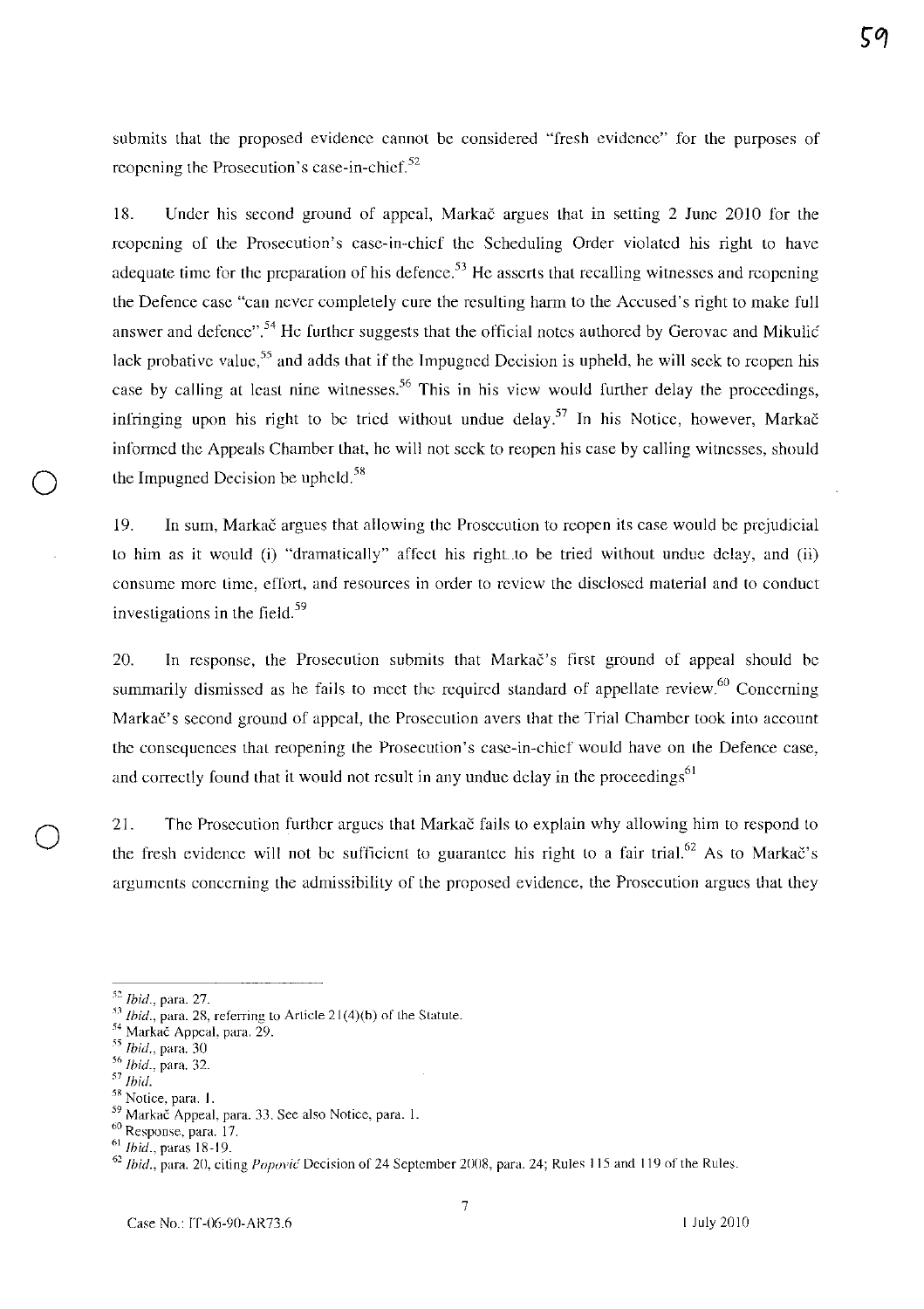arc premature as the Trial Chamber examined only "the anticipated probative value" of the evidence in the Impugned Decision rather than its admissibility.<sup>63</sup>

22. Finally, the Prosecution contends that Markač's challenge to the Scheduling Order should be dismissed as it falls outside the scope of the present appeal.<sup>64</sup>

## C. Analysis

#### I. Whether the Trial Chamber applied the correct legal standard (Cerrnak's first ground of appeal)

23. Relying upon the Appeals Chamber's holding in the *Čelebići* Appeal Judgement, the Trial Chamber stated the law applicable to a request for reopening a party's case as follows:

[W]hen considering an application for reopening a case to allow for the admission of fresh evidence, a Trial Chamber should first determine whether the evidence could, with reasonable diligence, have been identified and presented in the case-in-chief of the party making the application. If not, the Trial Chamber has the discretion to admit it, and should consider whether its probative value is substantially outweighed by the need to ensure a fair trial. When making this determination, the Trial Chamber should consider the stage in the trial at which the evidence is sought to be adduced and the potential delay that would be caused to the triai.<sup>55</sup>

24. The Appeals Chamher finds that the Trial Chamber correctly articulated the applicable legal standard. It is well established in the jurisprudence of the Tribunal that Trial Chambers are bound by the *ratio decidendi* of the Appeals Chamber.<sup>66</sup> Whereas a Trial Chamber may follow a decision of another Trial Cbamber, shonld it Gnd it persnasive, Trial Chambers' decisions have no hinding force upon each other.  $67$  Accordingly, the Appeals Chamber finds no error in the Trial Chamber's decision not to follow precedents of earlier Trial Chambers as suggested by Čermak.<sup>68</sup> Moreover, the Appeals Chamber notes that an evaluation of what constitutes fresh evidence and whether the Prosecution has met its obligation of reasonable diligence is highly contextual, depending on the factual circumstances of each case. Thus, any assessment in this respect should be carried out on a case-by-case basis. $69$ 

25. As to the standard applied by the Trial Chamber with respect to what constitutes fresh evidence, Cermak and Markac seem to argue that because the Prosecution had evidence in its possession showing that Bilobrk was a forensic technician involved in the work of the sanitation teams at Knin, his testimony could not constitute fresh evidence for the purposes of reopening the

<sup>63</sup> Response para. 21.

 $^{64}$  Ibid., para. 19.

<sup>65</sup> Impugned Decision, para. 10 (footnotes omitted).

<sup>&</sup>lt;sup>66</sup> Prosecutor v. Zlatko Aleksovski, Case No. IT-95-14/1-A, Judgement, 24 March 2000, para. 113.

*<sup>67</sup> Ihid.,* para. 114.

<sup>&</sup>lt;sup>68</sup> See Čermak Appeal, paras 10, 12, 17, referring, *inter alia*, to Čermak's Consolidated Response, paras 5-13, 16.

 $^{69}$  Popović Decision of 24 September 2008, para. 10.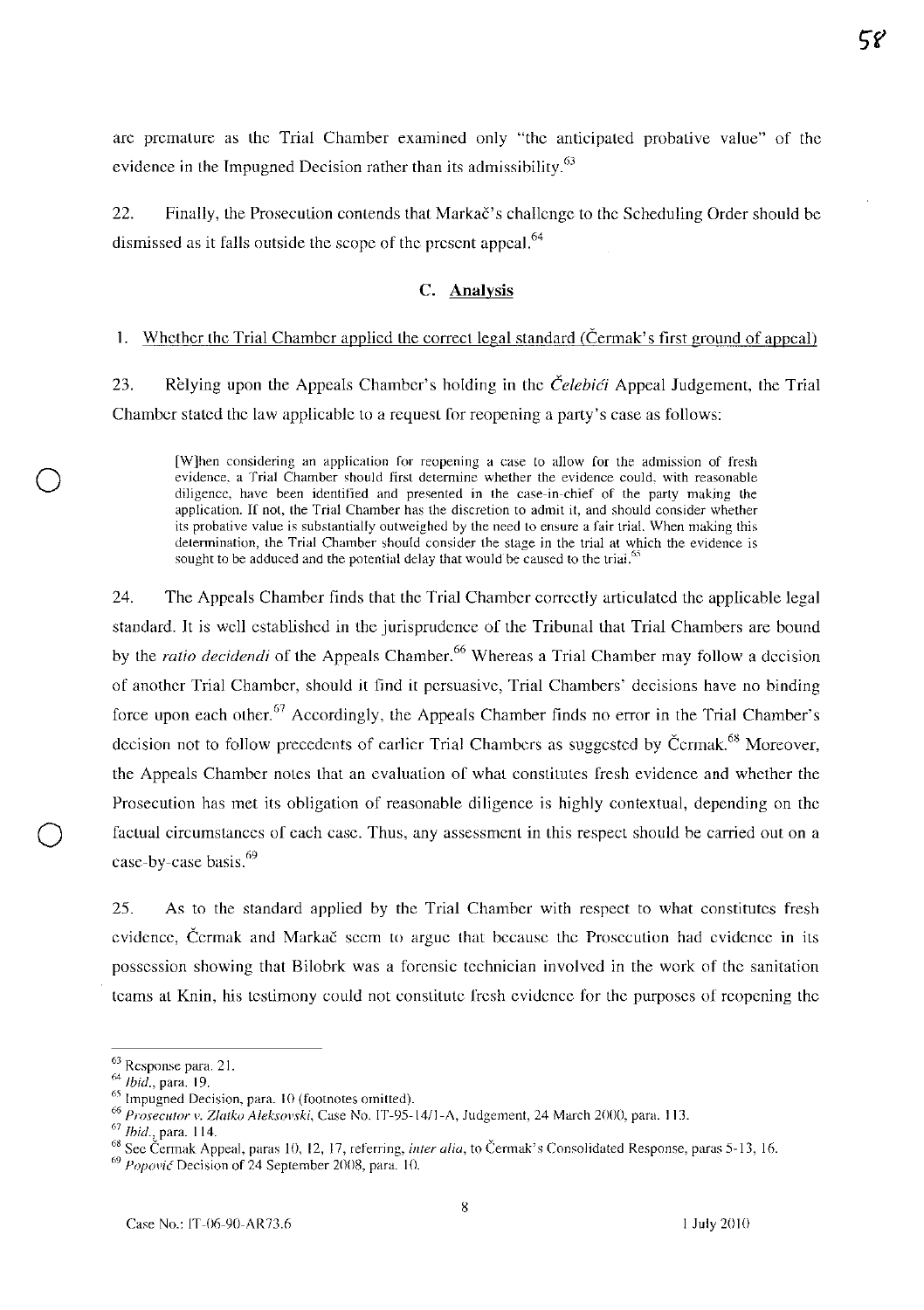Prosecution's case-in-chief.<sup>70</sup> The Appeals Chamber does not agree with this interpretation. The evidence that the Prosecution seeks to introduce is Bilobrk's specific testimony concerning Ccnnak's or someone else's alleged suggestion to plant weapons by the bodies of the victims in Grubori. In this respect, the fact that the Prosecution was unaware of this part of Bilobrk's testimony until the results of the investigation conducted by the Croatian authorities became known, is uncontested by the parties.<sup>71</sup> Accordingly, the Trial Chamber correctly focused its assessment on whether the specific testimony of Bilobrk may constitute fresh evidence for the purposes of reopening the Prosecution's case-in-chief. Čermak's first ground of appeal is thus dismissed.

# 2. Whether the Trial Chamber erred in finding that the Prosecution acted with reasonable diligence  $(Čermak's second and part of his third grounds of appeal, and Markač's first ground of appeal)$

26. At the outset, the Appeals Chamber observes that, contrary to Čermak's assertion, in examining thc mattcrs bcfore them Trial Chambers are entitled to take into account the totality of the partics' oral and written submissions. Accordingly, Cennak fails to show any error in the Trial Chamber's consideration of the Prosecution's arguments in-reply.<sup>72</sup>

27. The Appeals Chamber further notes that the arguments raised by Čermak and Markac on appeal focus on the length of the Prosecution's investigation in Grubori; Bilobrk's participation in the sanitation work at the Knin cemetery which was known to the Prosecution; and the alleged involvement of such teams in the concealment of crimes.<sup>73</sup> The Appeals Chamber recalls that the Trial Chamber was satislied with the Prosecution's explanation as to why forcnsic tcchnicians involved in the sanitation work in Grubori were not a promising lead in its investigation.<sup>74</sup> It found that "an invcstigation can takc many possible directions and that it is not possible to pursue all of them, particularly in a big and complex case such as the present one".<sup>75</sup> The Appeals Chamber notes in this respect that the Prosecution explained at great length, with extensive reference to the evidence, its investigative efforts with respect to the crimes allegedly committed in Grubori. The **Prosecution submitted that it had conducted at least 18 suspect interviews and over 20 witness** 

<sup>70</sup> **Cermak Appeal, paras 1 J, 18; Markac Appeal, para. 27.** 

<sup>&</sup>lt;sup>71</sup> The Appeals Chamber further notes that the category of fresh evidence could include evidence in a party's **possession, which becomes significant only in the light of other fresh evidence (Popović Decision of 24 September** 2008, para. 11).

<sup>&</sup>lt;sup>72</sup> See Cermak Appeal, paras 25-26. Moreover, the Appeals Chamber notes that on 25 March 2010 the Trial Chamber **granted Cermak's request for leave to file a surreply to the Prosecution's Reply to Consolidated Responses (see Impugned Decision, para. 1). Čermak filed the surreply on 29 March 2010 (Prosecutor v. Ante Gotovina et al., Case No. IT-06-90-T, Surreply to Prosecution's Reply to Defendant's (sic) Ivan Cermak and Mladen MarkaC's Consolidated Response to Reopen its Case and its Further Submission in Support of the Motion and Submission of New Statement of Jozo Bilobrk, 29 March 2010). Accordingly, the Appeals Chamber finds that Cermak was afforded a proper opportunity to fully respond to the Prosecution's arguments.** 

<sup>&</sup>lt;sup>73</sup> See Čermak Appeal, paras 17-18; Markač Appeal, paras 23, 25-27.

**<sup>74</sup> Impugned Decision, para. 11.** 

*<sup>75</sup> Ibid.*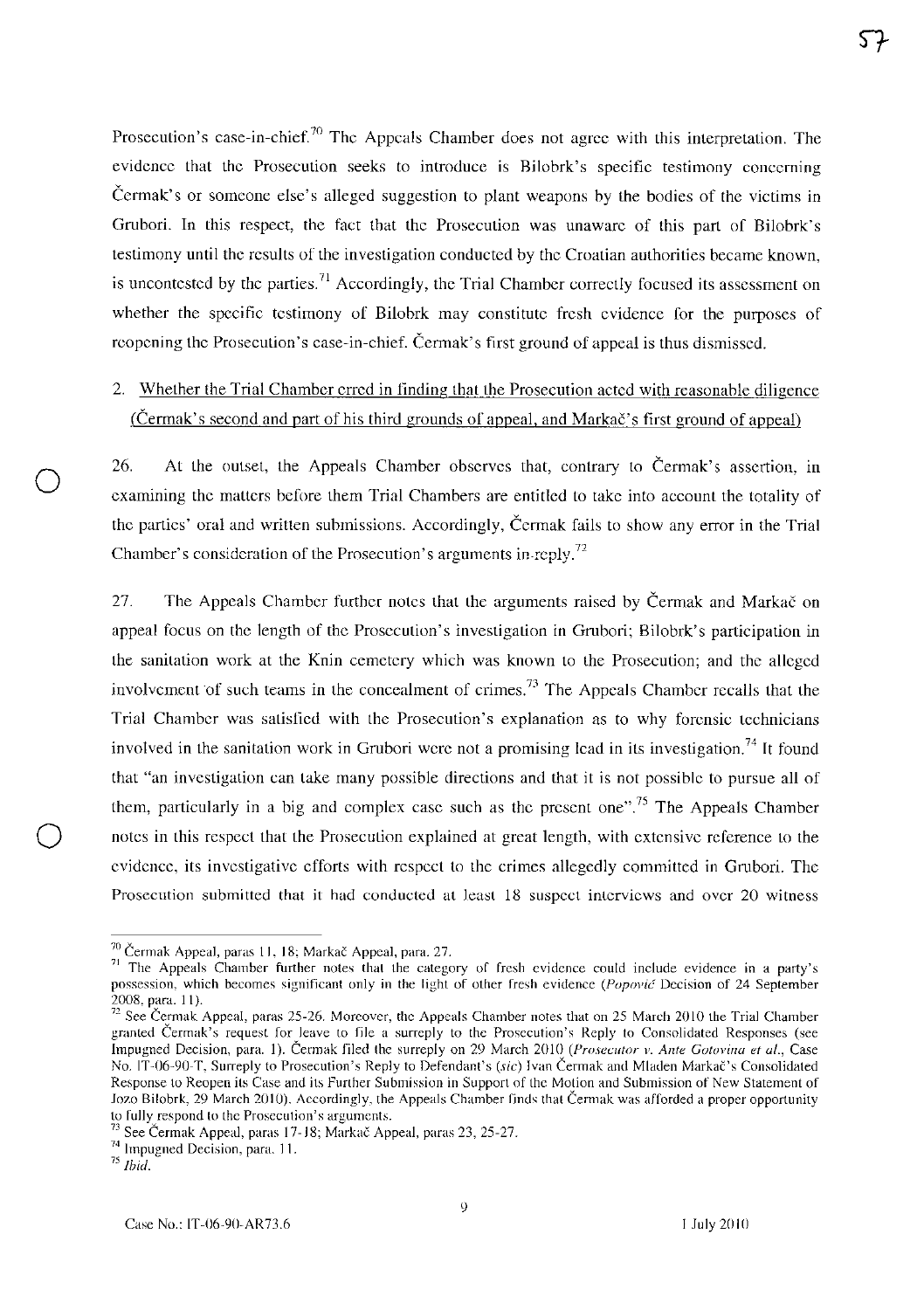5հ

interviews in connection with the Grubori incident.<sup>76</sup> The evidence gathered suggested that "the role" of the forensic technicians during the sanitation process was limited to documenting the collection and burial of the bodies to allow for potential identification", $77$  and that the meeting at which a decision was allegedly taken not to conduct an on-site investigation in Grubori did not involve forensic technicians.<sup>78</sup> The Prosecution thus argued that none of the gathered evidence indicated that Cermak communicated with the forensic technicians, or that anyone had suggested that weapons be planted at the scene.<sup>79</sup>

28. The Trial Chamber accepted this explanation, finding that despite the Prosecution's extensive investigation there were no prior leads to the newly proposed evidence.<sup>80</sup> It reasoned that an indication that Bilobrk was involved in sanitation work at the Knin cemetery did not constitute a lead that would have put the Prosecution on notice.<sup>81</sup> The Appeals Chamber is satisfied that the Trial Chamber did not abuse its discretion in reaching the impugned finding. Indeed, the length of an investigation does not *per se* imply that the Prosecution should have pursued all imaginable directions and interviewed an unlimited number of witnesses. In the circumstances of the case, it was within the discretion of the Trial Chamber to infer that there were "no clear leads" to the evidence which the Prosecution currently seeks to introduce. The Appeals Chamber further finds that it was open to the Trial Chamber to conclude that the Prosecution had successfully discharged its burden of showing that it had exercised reasonable diligence. Accordingly, Cermak's and Markač's arguments in this regard are dismissed.

29. Further, having found that the Prosecution acted with reasonable diligence with respect to Bilobrk's testimony, the Trial Chamber correctly established that the Prosecution could not have identified and presented the testimony of Gerovac and Mikulic during its case-in-chief.<sup>82</sup> Indeed, the Appeals Chamber is satisfied that the testimony of the two witnesses became significant only in light of the expected testimony of witness Bilobrk.<sup>83</sup> Cermak's argument in this regard is therefore dismissed.

<sup>&</sup>lt;sup>76</sup> Motion to Reopen, paras 15-16.

<sup>77</sup>Prosecution's Reply to Consolidated Responses, para. S.

 $78$  *Ibid.*, para. 6.

<sup>79</sup> Motion to Reopen, para. 14.

<sup>80</sup> Impugned Decision, para. **11.** 

 $\stackrel{81}{\text{Bid}}$ .

<sup>~2</sup> *Ibid.* 

<sup>83</sup> Sce Prosecution's Further Submission, para. 7.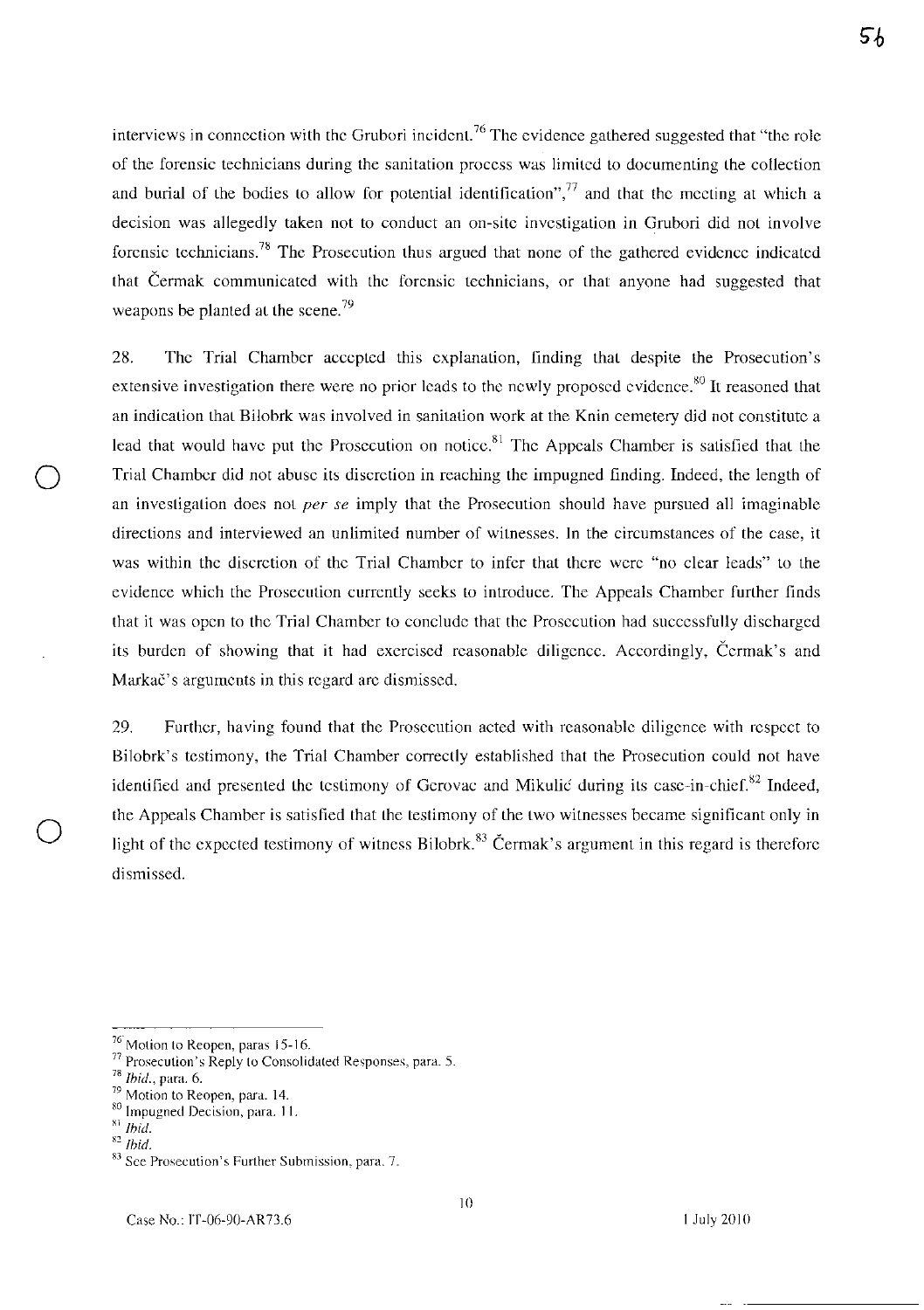# 3. Whether the Trial Chamber failed to provide a reasoned opinion in relation to its finding that the Prosecution acted with reasonable diligence (remainder of Cermak's third ground of appeal)

30. In the alternative, Cennak argues that the Trial Chamber failed to provide a reasoned opinion.<sup>84</sup> The Appeals Chamber recalls that while a Trial Chamber must provide reasoning in support of its findings on the substantive considerations relevant for a decision, it is not required to articulate every step of its reasoning.<sup>85</sup> In the instant case, the Trial Chamber clearly explained why it considered that the Prosecution had acted with reasonable diligence. Tt reasoned that Bilobrk's involvement in sanitation work at the Knin cemetery did not constitute a promising lead "in light of the number of persons involved in sanitation work".<sup>86</sup> While it would have been desirable for the Trial Chamber to refer explicitly to Čermak's arguments, the Appeals Chamber is not convinced that the Trial Chamber's reasoning, taken as a whole, was insufficient. Accordingly, Cermak's ground of appeal in this regard is dismissed.

4. Whether the Trial Chamber erred in finding that the probative value of the proposed evidence is not substantially outweighed by the need to ensure a fair trial (Markac's second ground of appeal)

31. The Appeals Chamber recalls that once a Trial Chamber finds that the fresh evidence could not, with reasonable diligence, have been identified and presented during the case-in-chief of the party requesting the reopening of its case, the Trial Chamber should consider whether the probative value of the evidence is substantially outweighed by the need to ensure a fair trial. $87$  Relevant considerations in this respect arc the stage in the trial at which the evidence is sought to be adduced and any potential delay in the proceedings.<sup>88</sup>

32. In the instant case, the Trial Chamber was satisfied with the anticipated probative value of the testimony of Bilobrk, Gerovac and Mikulić.<sup>89</sup> Further, the Trial Chamber was mindful that the Prosecution's request to reopen its case was filed at an advanced stage of the trial proceedings.<sup>90</sup> As recalled above, this consideration was relevant to the Trial Chamber's assessment as to whether the probative value of the proposed evidence is substantially outweighed by the need to ensure a fair

o

*90 Ihid.,* para. 13.

<sup>&</sup>lt;sup>84</sup> Čermak Appeal, para. 27.

<sup>&</sup>lt;sup>85</sup> Prosecutor v. Radovan Karadžić, Case No. IT-95-5/18-AR72.1-3, Decision on Radovan Karadžić's Motions Challenging Jurisdiction (Omission Liability, JCE-III-Special Intent Crimes, Superior Responsibility), 25 June 2009, para. 30, referring to *Prosecutor v. Radoslav Brdanin*, Case No. IT-99-36-A, Judgement, 3 April 2007, para. 39, citing *Alfred MlIsema v. The Prosecutor,* Case No. ICTR-96-13-A, Judgement, 16 November 2001, para. 18.

<sup>&</sup>lt;sup>86</sup> Impugned Decision, para. 11. <sup>87</sup> Čelebići Appeal Judgement, para. 283.

<sup>~8</sup> *Ihid.,* para. 290.

<sup>89</sup> Impugned Decision, para. 12. Concerning Markač's suggestion that the official notes authored by Gerovac and Mikulic lack probative value, the Appeals Chamber notes that the Impugned Decision dealt only with the Prosecution's request to call Bilobrk, Gerovac and Mikulic, and did not deal with a request for admission of documentary evidence (see *Ibid.*, para. 12).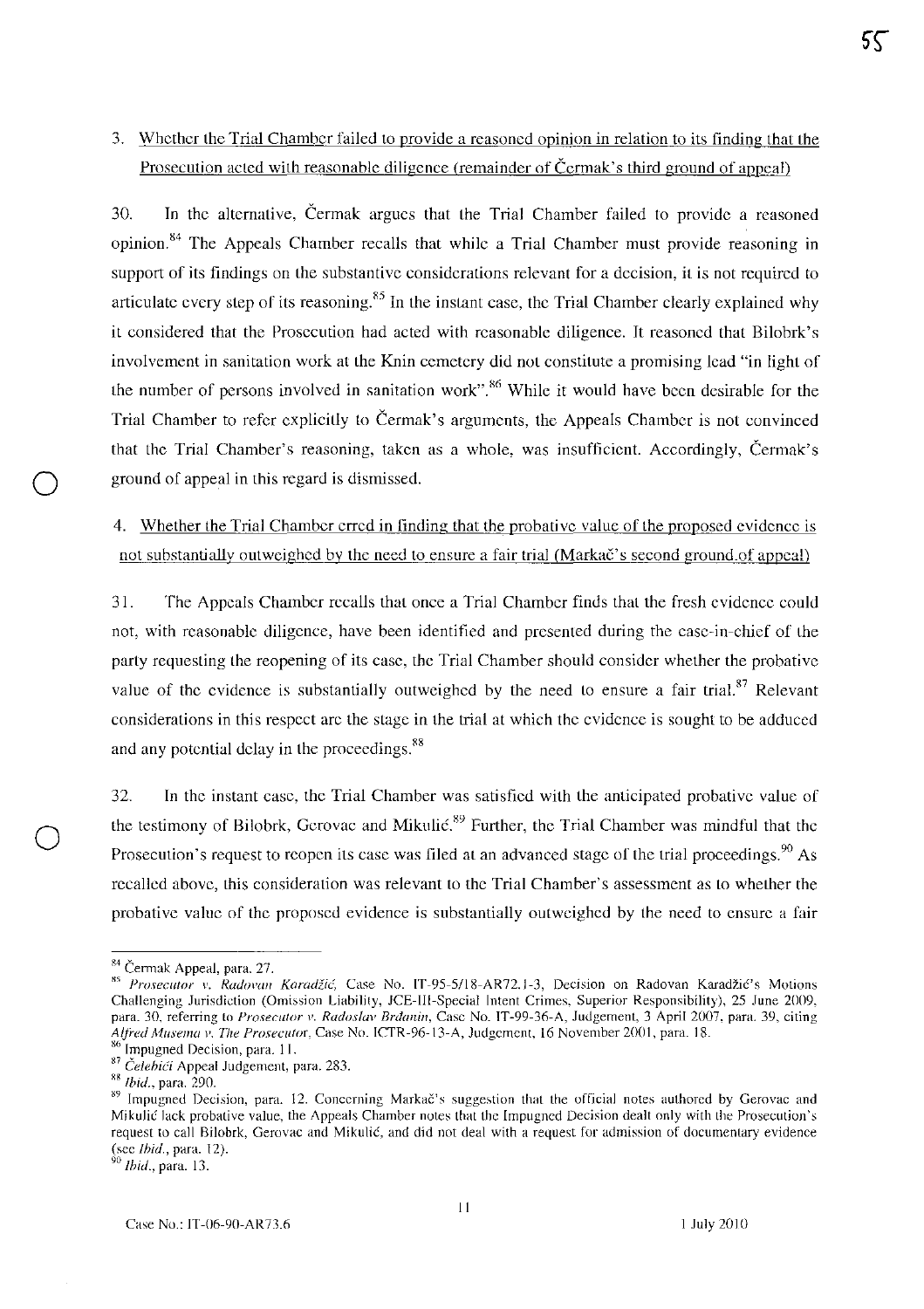trial. The Trial Chamber was satisfied in this respect that the evidence dealt with a "limited and discrete set of facts", and therefore "[t]he time required for hearing the proposed witnesses and for the Defence, to the extent needed, to research and reopen their cases would  $[...]$  be limited".<sup>91</sup>

33. The Appeals Chamber recalls that it must accord deference to a Trial Chamber's decision concerning the management of the trial proceedings. Such deference is based on the Trial Chamber's familiarity with the case and the conduct of the parties.<sup>92</sup> In the instant case, the trial proceedings have been ongoing for over two years which suggests that the Trial Chamber has a clear grasp of the major issues in contention between the parties and of the evidence adduced so far in the proceedings. Moreover, the Trial Chamber called a number of witnesses to testify specifically with regard to the Grubori incident,  $93$  which further suggests that the Trial Chamber is best placed to assess the potential amount, scope, and need for additional evidence that the Defence may seek to present, and the time and resources that this may entail. The Trial Chamber explicitly took all these factors into consideration when reaching the impugned finding.<sup>94</sup>

34. In light of these considerations and taking into account the specific circumstances of the case, the Appeals Chamber finds that the Trial Chamber's conclusion that the reopening of the Prosecution's case would not result in undue delay constituted a reasonable exercise of its discretion. Further, the Appeals Chamber is not persuaded that Markač's right to a fair trial would be adversely affected merely as a result of the reopening of the Prosecution's case.<sup>95</sup> What is important for the Trial Chamber is to ascertain that following the reopening of the Prosecution's case, the proceedings are indeed conducted with full respect for the principle of equality of arms. Accordingly, Markač's second ground of appeal is dismissed.

35. In addition, the Appeals Chamber recalls that in a case where the evidence is sought to be o presented at a very advanced stage of the proceedings, the Prosecution should establish that the evidence could not have been obtained, even if after the close of its case, at an earlier stage in the trial.<sup>96</sup> The Appeals Chamber notes in this respect that neither Cermak nor Marka $\check{\text{c}}$  argue that the Prosecution did not exercise reasonable diligence in the steps it took following the receipt of the investigation tile from the Croatian authorities.

36. Concerning Markac's argument that the Scheduling Order violated his right to have adequate time for the preparation of his defence, the Appeals Chamber notes that Markac did not

<sup>91</sup>*Ibid.* 

<sup>92</sup> Sec *supra* para. 5.

<sup>&</sup>lt;sup>93</sup> Impugned Decision, para. 12.

<sup>&</sup>lt;sup>94</sup> *Ibid.*, para. 13.

<sup>95</sup> Markač Appeal, para. 29.